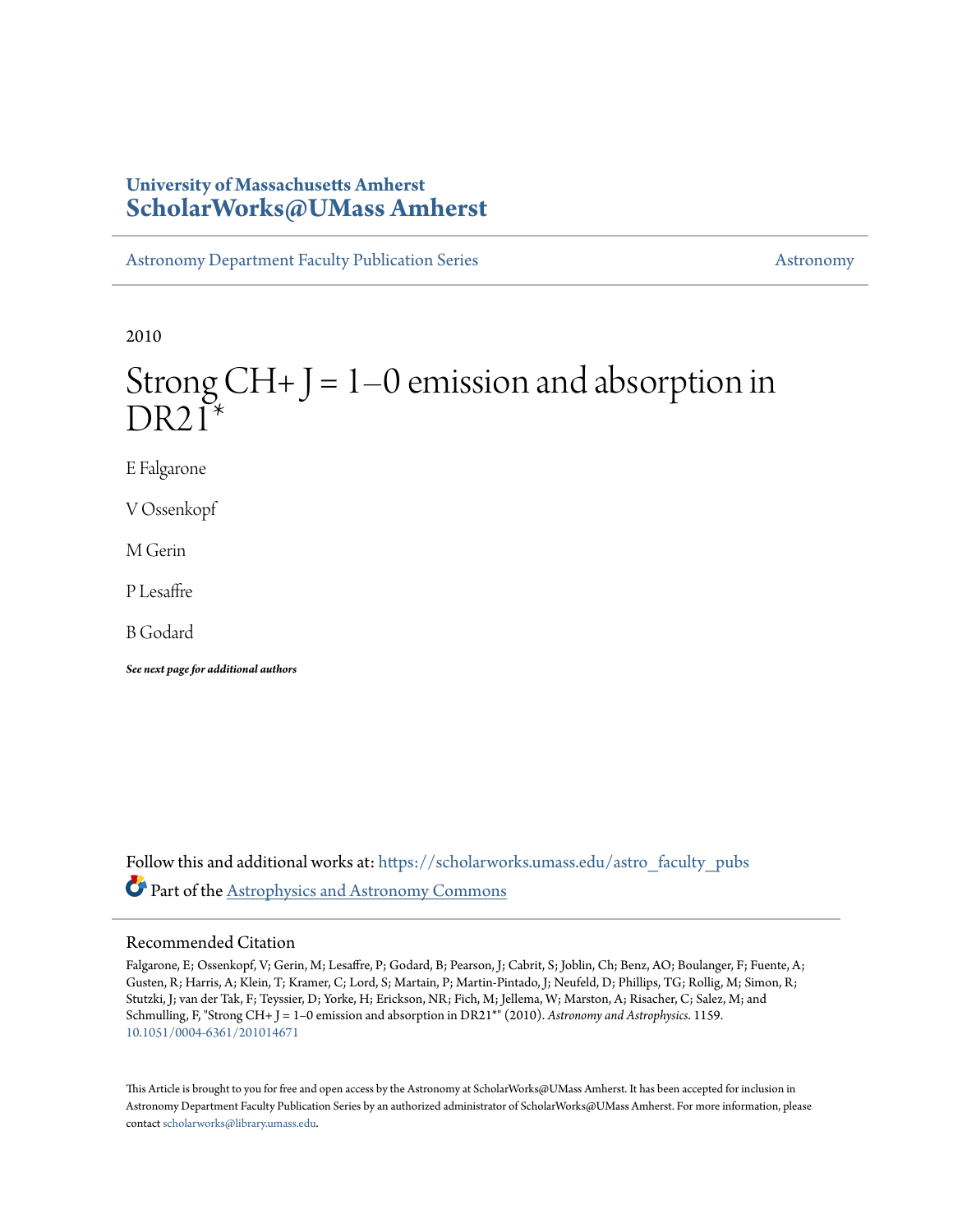# **Authors**

E Falgarone, V Ossenkopf, M Gerin, P Lesaffre, B Godard, J Pearson, S Cabrit, Ch Joblin, AO Benz, F Boulanger, A Fuente, R Gusten, A Harris, T Klein, C Kramer, S Lord, P Martain, J Martin-Pintado, D Neufeld, TG Phillips, M Rollig, R Simon, J Stutzki, F van der Tak, D Teyssier, H Yorke, NR Erickson, M Fich, W Jellema, A Marston, C Risacher, M Salez, and F Schmulling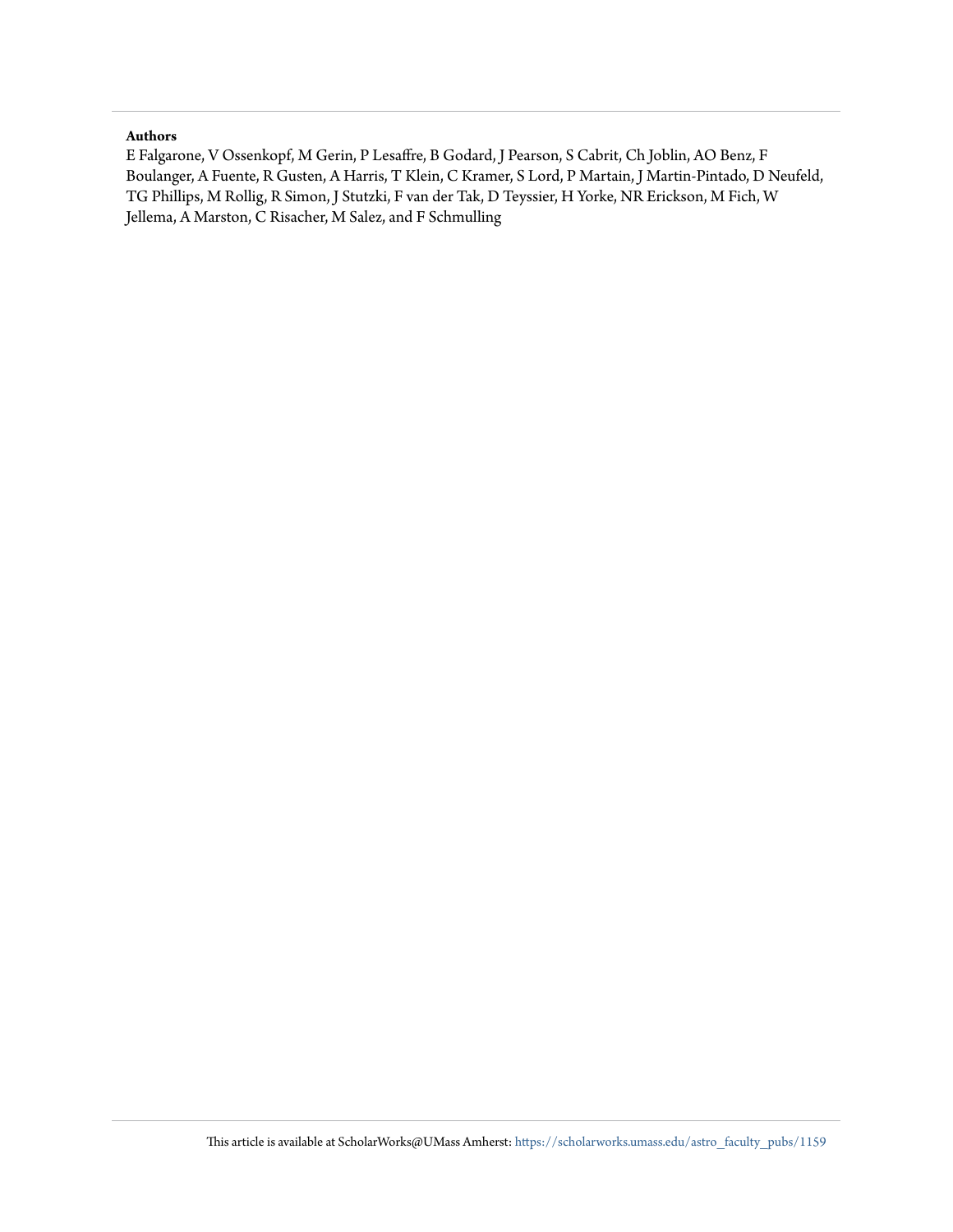LETTER TO THE EDITOR

# Strong CH<sup>+</sup>  $J=1-0$  emission and absorption in DR21  $\star$

E. Falgarone<sup>1</sup>, V. Ossenkopf<sup>2,3</sup>, M. Gerin<sup>1</sup>, P. Lesaffre<sup>1</sup>, B. Godard<sup>4</sup>, J. Pearson<sup>5</sup>, S. Cabrit<sup>6</sup>, Ch. Joblin<sup>7</sup>, A. O. Benz<sup>8</sup>, F. Boulanger<sup>4</sup>, A. Fuente<sup>9</sup>, R. Güsten<sup>10</sup>, A. Harris<sup>11</sup>, T. Klein<sup>10</sup>, C. Kramer<sup>12</sup>, S. Lord<sup>13</sup>, P. Martin<sup>14</sup>, J. Martin-Pintado<sup>15</sup>, D. Neufeld<sup>16</sup>, T. G. Phillips<sup>17</sup>, M. Röllig<sup>2</sup>, R. Simon<sup>2</sup>, J. Stutzki<sup>2</sup>, F. van der Tak<sup>3,18</sup>, D. Teyssier<sup>19</sup>,

H. Yorke<sup>5</sup>, N. Erickson<sup>20</sup>, M. Fich<sup>21</sup>, W. Jellema<sup>3</sup>, A. Marston<sup>19</sup>, C. Risacher<sup>3</sup>, M. Salez<sup>6</sup>, F. Schmülling<sup>2</sup>

*(A*ffi*liations can be found after the references)*

Received / Accepted

#### **ABSTRACT**

We report the first detection of the ground-state rotational transition of the methylidyne cation CH<sup>+</sup> towards the massive star-forming region DR 21 with the HIFI instrument onboard the *Herschel* satellite. The line profile exhibits a broad emission line, in addition to two deep and broad absorption features associated with the DR 21 molecular ridge and foreground gas. These observations allow us to determine a <sup>12</sup>CH<sup>+</sup>J=1–0 line frequency of  $v=835137\pm3$  MHz, in good agreement with a recent experimental determination. We estimate the CH<sup>+</sup> column density to be a few  $10^{13}$  cm<sup>-2</sup> in the gas seen in emission, and >  $10^{14}$  cm<sup>-2</sup> in the components responsible for the absorption, which is indicative of a high line of sight average abundance [CH<sup>+</sup>]/[H]>  $1.2 \times 10^{-8}$ . We show that the CH<sup>+</sup> column densities agree well with the predictions of state-of-the-art C-shock models in dense UV-illuminated gas for the emission line, and with those of turbulent dissipation models in diffuse gas for the absorption lines.

**Key words.** Astrochemistry - ISM : molecules - ISM : kinematics and dynamics - Turbulence

# **1. Introduction**

The methylidyne ion  $CH<sup>+</sup>$  was among the first molecules to be detected in the interstellar medium (ISM) [Douglas & Herzberg](#page-5-0) [\(1941\)](#page-5-0). This reactive ion is prevalent in the diffuse ISM with column densities several orders of magnitude above the predictions of UV-driven equilibrium models (see references in [Godard et al. 2009](#page-5-1)). Apart from the strong emission lines of CH<sup>+</sup> detected in both the envelope of the Red Rectangle [Hobbs et al. \(2004](#page-5-2)) and NGC 7027 [Cernicharo et al. \(1997\)](#page-5-3), all other observations are absorption lines detected at visible wavelengths in the spectra of nearby stars.  $CH<sup>+</sup>$  is a light molecule and its rotational lines lie at submillimeter and far infrared wavelengths. The exact frequencies of the rotational transitions of  $CH<sup>+</sup>$  have remained elusive for a long time because of the extreme reactivity of CH<sup>+</sup> and the difficulty in isolating it in the laboratory [Pearson & Drouin \(2006\)](#page-5-4). Recent laboratory measurements have led to  $v = 835.137498(20)$  GHz for the groundstate transition (Amano, 2010). Ground-based astronomical detection of  ${}^{12}CH^+(1-0)$  is prevented by its proximity to a strong atmospheric line of water vapor. The ground-state frequency of the isotopologue <sup>13</sup>CH<sup>+</sup>, redshifted by ~ 5 GHz, has superior sky transmission. It has been detected at the Caltech Submillimeter Observatory towards several massive star-forming regions of the inner Galaxy (Falgarone et al. in prep., [Falgarone et al. 2005](#page-5-5)). The <sup>12</sup>CH<sup>+</sup> abundances averaged along these long lines-of-sight (*los*), confirm the high abundances of this species inferred from visible observations in the local ISM,  $\text{[CH^+]}$ / $\text{[H]} \sim 8 \times 10^{-9}$  on average. In this paper, we report the detection of the  $^{12}CH^{+}J=1-0$ transition towards the massive star-forming region DR21, presented in Sect. 2. The HIFI observations are described in Sect. 3. The results, given in Sect. 4, are compared to models in Sect. 5.

## **2. The DR 21 region**

The massive star-forming region DR 21 is located in the Cygnus X complex at an average distance of 1.7 kpc, that of the Cyg OB2 stellar association (see reviews by [Jakob et al. 2007;](#page-5-6) [Schneider et al. 2010](#page-5-7)). The DR 21 molecular core is one of the most massive cores in the Galaxy (2.5×10<sup>4</sup> M<sub>o</sub> at the 1 pc-scale) [\(Kirby 2009\)](#page-5-8). It is located in front of the main DR 21 HII region comprising five compact HII regions and more diffuse ionised gas [\(Roelfsema et al. 1989;](#page-5-9) [Wilson et al. 1995;](#page-5-10) [Cyganowski et al. 2003\)](#page-5-11).

The star-forming region DR 21 itself is known to host one of the most powerful molecular outflows shining in vibrationally excited H<sub>2</sub> (e.g., [Garden & Carlstrom 1992\)](#page-5-12). The outflow source is heavily extinguished by more than 100 magnitudes, and its location is not accurately known [\(Wilson et al. 1995\)](#page-5-10). High velocity HI (up to 90 kms<sup>−</sup><sup>1</sup> ) associated with the molecular outflow has been detected by the VLA [\(Russell et al. 1992\)](#page-5-13), indicating that the molecular outflow may be driven by this atomic jet. The outflow shows up as broad wings in CO and HCO<sup>+</sup> lines [Kirby](#page-5-8) [\(2009](#page-5-8)). At the position of the HIFI beam, the  $v = 1 - 0$  S(1)  $H<sub>2</sub>$  emission line has a similar broad width Nadeau & Béland [\(1988](#page-5-14)); [Cruz-Gonzalez et al. \(2007\)](#page-5-15) to that of the SiO emission [\(Motte et al. 2007\)](#page-5-16).

Some line profiles imply that there is foreground gas, which is probably associated with the Cygnus X complex [Jakob et al.](#page-5-6) [\(2007](#page-5-6)); [Schneider et al. \(2010\)](#page-5-7). A foreground component associated with W75N shows up as weak emission lines at *vLS R* ∼ 8 km s<sup>−</sup><sup>1</sup> in low excitation transitions of CO and HCO<sup>+</sup> or atomic carbon, and in the atomic oxygen fine-structure line, with  $N(O) > 5 \times 10^{18}$  cm<sup>-2</sup> [Poglitsch et al. \(1996\)](#page-5-17). The total hydro-

<sup>⋆</sup> *Herschel* is an ESA space observatory with science instruments provided by European-led Principal Investigator consortia and with important participation from NASA.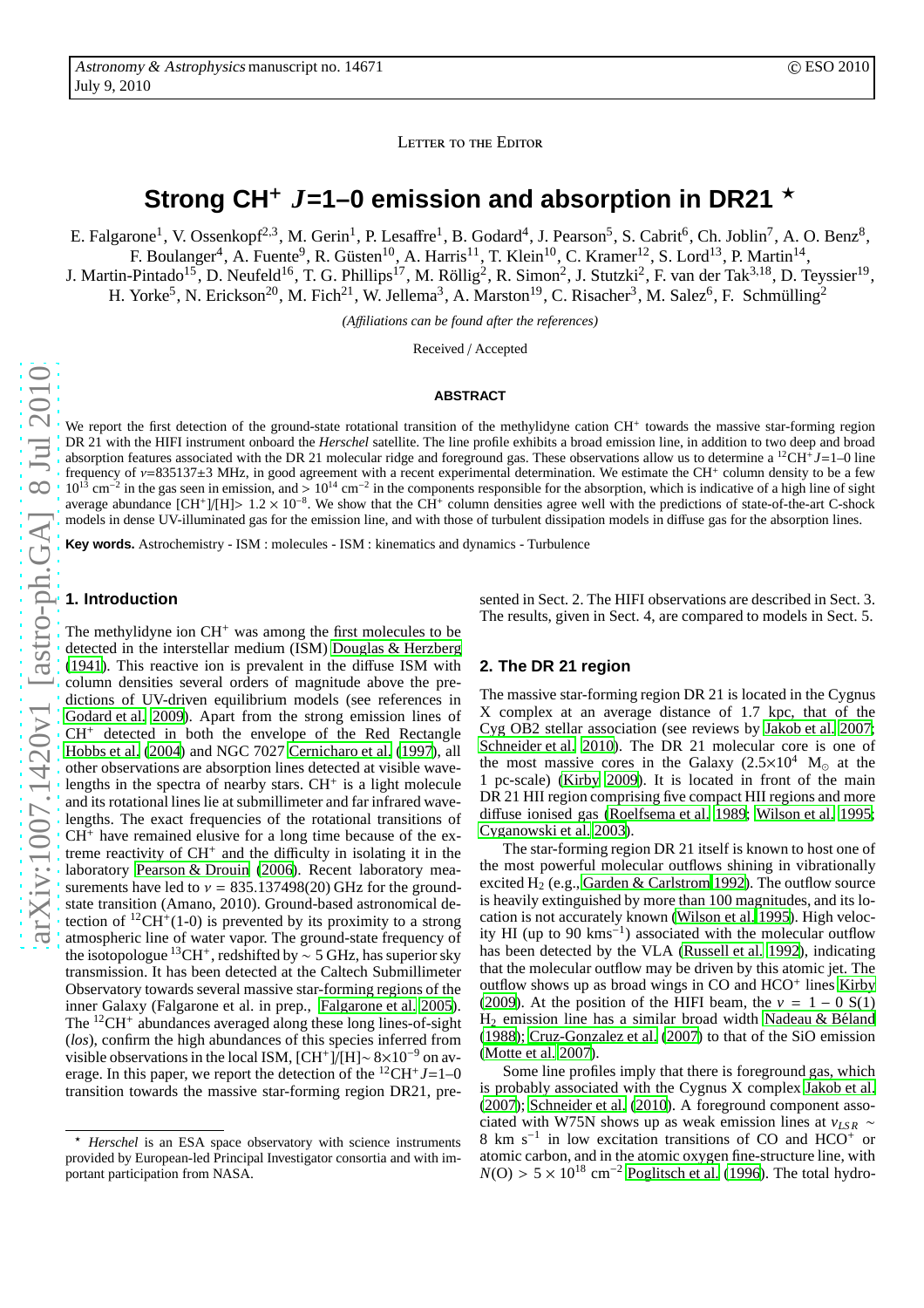

<span id="page-3-0"></span>Fig. 1. [CII], CH<sup>+</sup>(1-0) and p-H<sub>2</sub>O *Herschel*/HIFI spectra (top panels) and HCO<sup>+</sup>(1-0) IRAM-30m spectrum (bottom panel) [\(Schneider et al. 2010\)](#page-5-7). The HIFI spectra are taken in DSB, hence saturated lines reach to half the continuum level (dotted lines). The weak line in the  $C^+$  panel is that of an intermediate OFF position. The CH<sup>+</sup> (J=1-0) spectrum is shown assuming a rest frequency of 835137 MHz. The Gaussian velocity components involved in the empirical model of the CH<sup>+</sup> profile are shown (dotted blue curves) as well as the resulting models for all lines (red curves) (see Sect. 4).

gen column density of this foreground material is estimated to be  $N(H) \sim 1.4 \times 10^{22}$  cm<sup>-2</sup> for an elemental abundance ratio [O]/[H] =3.45  $\times$  10<sup>-4</sup> [Oliveira et al \(2005\)](#page-5-18), in coherence with  $N(H) = (1.3 \pm 0.4) \times 10^{22}$  cm<sup>-2</sup> inferred from K extinction to DR21 [\(Marshall et al. 2006](#page-5-19)). This component is also detected in atomic hydrogen, which indicates that there is saturated ab-sorption of between -5 and 18 km s<sup>-1</sup> [Roberts et al. \(1997](#page-5-20)). Its estimated HI column density, if  $T_s = 20K$ , is  $N(HI) > 1.5 \times 10^{21}$  $cm^{-2}$ .

# **3. HIFI observations**

All FIR spectra presented here were obtained in the course of performance verification observations with the HIFI instrument [\(Pilbratt et al. 2010;](#page-5-21) [de Graauw et al. 2010\)](#page-5-22). Since their main goal was to demonstrate the functionality and performance of the different observing modes, the spectra were taken with a large variety of observing strategies. Most observations were only single-point observations towards the central position of the DR21 HII region at RA=20h39m01.1s, Dec=42◦19′43.0′′ (J2000). At the frequencies around 1 THz discussed here, the *Herschel* beam covers about 20" HPBW (or 0.16 pc at 1.7 kpc). Here, we only present data from the wideband spectrometer (WBS) that provides a resolution of 1.1 MHz, corresponding to 0.2 km/s (at 1900 GHz) and 0.4 km/s (at 835 GHz).

The CH<sup>+</sup> spectrum at 835 GHz was obtained in a singlepoint load-chop observing mode without OFF reference. It uses



<span id="page-3-1"></span>Fig. 2. Superimposition of the CH<sup>+</sup> (red),  $C^+$  (black), and p-H<sub>2</sub>O (blue) spectra (from which the continuum has been subtracted) to illustrate the good coincidence of the blue wing of the line profile when the CH<sup>+</sup>(1-0) frequency is  $v = 835.137$  GHz. We note also the coincidence of the absorption features in  $CH<sup>+</sup>(1-0)$ and  $C^+$ .

the internal cold load as reference, having the advantage that we can exclude any self-chopping effects in the line profiles. The mode has, however, the disadvantage that the different optical paths towards the sky and the internal calibration load sometimes lead to standing wave differences that are detected as baseline ripples. We subtracted these manually using the HifiFitFringe pipeline tool. The total integration time on the source was 48 s leading to a noise level of 0.1 K for the combination of the spectra from both polarisations at the WBS resolution.

The H<sub>2</sub>O  $1_{11}$ −0<sub>00</sub> (1113 GHz) line was observed in the frame of a spectral scan in a load-chop mode and an on-source integration time of 30 s. The baseline was calibrated on a distant OFF position (20h37m10s, 42◦37′00′′) because the first selected OFF position, closer to the ON, retained some signal (see Fig. 1). The [CII] line was detected in one of the first double-beam switch raster mapping observations in which neither the logic of the mapping mode worked as expected nor the pointing of the instrument was yet known. The instrument pointing was measured afterwards and the map coordinates were corrected by hand to include the correct offsets. A comparison of the integrated [CII] intensities in the shifted map with the MSX 8  $\mu$ m band shows a very good agreement, confirming the accuracy of the correction. The observations were taken on a 7" raster that included a 14 s on-source integration time at each point. To obtain a spatial resolution comparable to that of the other two lines, the map was convolved with a Gaussian beam of 20′′ at the DR 21 central position.

# **4. Results of the line profile analysis**

The HIFI spectra are displayed in Fig. [1](#page-3-0) with, for comparison, an IRAM-30m spectrum of  $HCO<sup>+</sup>(1-0)$  [\(Schneider et al. 2010\)](#page-5-7). The line profiles exhibit both complex emission and absorption because of the multiplicity of velocity components and gas physical conditions within the beam. The line integrated areas in emission and absorption are remarkably comparable. This would lead to a weak or non-detection with low spectral resolution instruments. The dashed lines in the  $CH<sup>+</sup>$  and p-H<sub>2</sub>O spectra, at about half the continuum level, reveal the broad velocity ranges across which the absorption lines are saturated.

The CH<sup>+</sup>(1-0), C<sup>+</sup> and p-H<sub>2</sub>O spectra, plotted after their continuum has been subtracted, are superimposed in Fig. [2](#page-3-1) for the frequency of the CH<sup>+</sup> $J=1-0$  line set to 835.137 GHz. We propose in Sect. 5 that the broad line emission originates from a shock associated with the outflow, and we show that the three species,  $CH^+$ ,  $C^+$ , and  $H_2O$  are connected with each other in the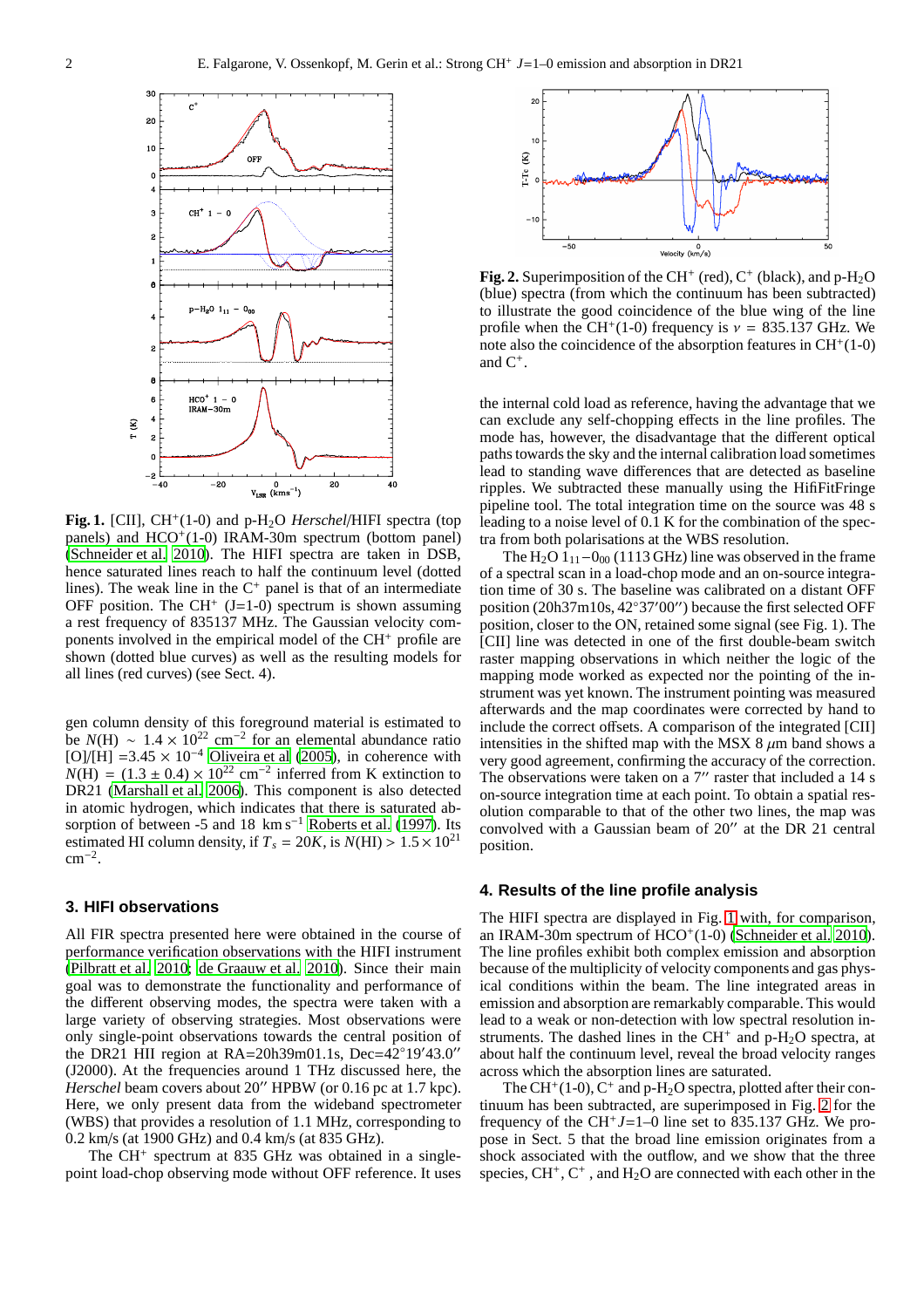**Table 1.** Empirical models of the broad emission profiles

| Line        | $\mathcal{V}$     | Λν               | т    |
|-------------|-------------------|------------------|------|
|             | $\rm km\,s^{-1}$  | $\rm km\,s^{-1}$ | K    |
| $CH+$       | $-3.0$            | 20.0             | 2.2. |
| $P^{-H_2O}$ | $-1.0$            | 20.0             | 2.16 |
|             | $-1.8$            | 20.0             | 22.  |
|             | $\mathbf{\Omega}$ | 80.0             | 1.0  |
| $HCO+$      | $-3.6$            | 17.0             | 2.8  |

shock chemistry. The good agreement (within  $\pm 1 \text{ km s}^{-1}$ ) between the blue wing of the emission line profiles of these three species allows us to adopt  $v = 835137 \pm 3$  MHz as the rest frequency of the  ${}^{12}CH^+(1-0)$  line, which is remarkably consistent with the experimental value measured by Amano (2010).

The CH<sup>+</sup> *J*=1–0 line profile can be decomposed into a broad emission line and a series of absorption features. We used information from the line profiles of CO and  $HCO<sup>+</sup> J=1-0$  (see Fig. [1\)](#page-3-0), the spectra of atomic carbon [Jakob et al. \(2007](#page-5-6)), and other HIFI spectra [\(Ossenkopf et al. 2010;](#page-5-23) [van der Tak et al. 2010\)](#page-5-24) to constrain the velocity and linewidth of these components. Since the  ${}^{13}CH^+$  line has not been observed, the actual  $CH^+$  emission profile is unknown. We had to rely on the symmetric shapes of the CO emission lines to model the broad emission wings with Gaussians adjusted on the blue wings of the lines (Table 1). Over the velocity range -5 to 17  $\rm km\,s^{-1}$ , not only the continuum level but also the core line emission is absorbed by intervening gas. The broad emission lines ( $\Delta v = 20 \text{ km s}^{-1}$ , see Table 1) correspond to the emission associated with the outflow shock (see Sect. 5). A still broader component in the [CII] line has a width similar to that of the H66α recombination lines [Roelfsema et al.](#page-5-9) [\(1989\)](#page-5-9). Self-absorption features in the range  $\sim -3$  to 2 km s<sup>-1</sup>, caused by the close environment of the DR21 core, are visible in CO,  $\text{HCO}^+(4-3)$ , and other dense gas tracers (e.g., NH<sub>3</sub> inversion lines). The absorption dip at this velocity is more prominent in the  $H_2O(1_{1,1} - 0_{0,0})$  profile as expected from the high critical density of this transition. We disregarded this velocity range in our analysis because of the unknown line intensity of the dense core emission. In contrast, the absorption at  $v > 7 \text{ km s}^{-1}$  corresponds to the gas that is most likely to be associated with the W75N cloud in the Cygnus X complex. Its velocity coverage is very similar in the  $CH<sup>+</sup>$  and  $C<sup>+</sup>$  spectra. We fitted three components in this velocity range, guided by the absorption features of the HCO<sup>+</sup> J=1–0 and H<sub>2</sub>O profiles at  $v_{LSR} = 7.5, 11,$  and 13.7 km s<sup>-1</sup>shown in Fig. 1, the resulting profiles being in red.

The CH<sup>+</sup> column density of the emission line was determined by assuming that it is optically thin. This is consistent with the  ${}^{13}CH^+(1-0)$  line not being detected in emission towards galactic massive star-forming regions (Falgarone et al. in prep., [Falgarone et al. 2005\)](#page-5-5). The total CH<sup>+</sup> column density was therefore assumed to scale with the line integrated area  $(in K km s<sup>-1</sup>)$ with a coefficient that depends on the excitation temperature. For 40 K<  $T_{ex}$  < 100 K, the range of  $T_{ex}$  that minimizes  $N(CH^+)$ , a lower limit  $N_{em}$ (CH<sup>+</sup>) = 7 × 10<sup>11</sup> cm<sup>-2</sup>  $\int T(v)dv$  was obtained, using the spontaneous decay rate  $A_{10} = 5.9 \times 10^{-3} \text{ s}^{-1}$ inferred from the dipole moment,  $\mu = 1.62$  D [Kobayashi et al.](#page-5-25) [\(1993\)](#page-5-25). In absorption, we inferred the column density from the integral of the optical depth (in  $km s^{-1}$ ) to be  $N_{abs}(CH^+)$  = 3.3 × 10<sup>12</sup> cm<sup>-2</sup>  $\int$  τ(*v*)*dv*. It is almost independent of  $T_{ex}$  as long as  $T_{ex} \ll h\nu/k = 39K$ , an approximation that is valid for gas of density much lower than the critical density of the transition (> 10<sup>6</sup> cm<sup>-3</sup>) and not closely associated with intense FIR radiation. The resulting CH<sup>+</sup> column densities are given in Table 2.

### Table 2. CH<sup>+</sup> Column densities

| Component             | $T_{\text{er}}$           | $NCH^+$                |
|-----------------------|---------------------------|------------------------|
|                       |                           | $\rm cm^{-2}$          |
| Broad line emission   | $40K < T_{\rm ex} < 100K$ | $2.2 \times 10^{13}$   |
| Foreground absorption | 3.0                       | $> 1.7 \times 10^{14}$ |

Those of the saturated absorption components are lower limits. Although the Gaussian decomposition is by no means unique, it provides an estimate of both the detected column densities and the CH<sup>+</sup> abundance relative to the total hydrogen [CH<sup>+</sup>]/[H] > 1.2×10<sup>-8</sup> in the diffuse gas. We note that the [CII] line opacity of the foreground gas, averaged over  $10 \text{ km s}^{-1}$ , is  $\tau_{\text{[CII]}} > 1.8$ . This opacity limit corresponds to a  $C^+$  column density larger than  $2 \times 10^{18}$  cm<sup>-2</sup> for gas of density lower than the critical density of the transition  $n_{cr}(C^+)$ , i.e. ~ a few 10<sup>3</sup> cm<sup>-3</sup>, whatever the line excitation temperature [\(Crawford et al. 1985](#page-5-26)). The required C + column density is much larger if the transition is thermalized, i.e.  $n \gg n_{cr}(C^+)$ . From the estimated gas column of  $1.4 \times 10^{22}$ cm<sup>-2</sup>, the expected C<sup>+</sup> column is ~ 2 × 10<sup>18</sup> cm<sup>-2</sup>, assuming a gas-phase carbon abundance of  $1.4 \times 10^{-4}$ . This value is in close agreement with that derived for the low density limit, strengthening the association of the foreground absorption with gas of densities lower than  $\sim$  a few 10<sup>3</sup> cm<sup>-3</sup>.

### **5. Comparison with model predictions**

The only formation route of the molecular ion CH<sup>+</sup> is understood to be initiated by the reaction  $C^+ + H_2 \rightarrow CH^+ + H$ , which is highly endoenergic (∆*E*/*k* =4640 K). The formation of CH<sup>+</sup> in the cold interstellar medium therefore requires suprathermal energy. Several scenarios have been investigated : C-shocks (Pineau des Forêts et al. 1986 (@), highly illuminated and dense photon-dominated regions (PDR) where  $C^+$  reacts with vibrationally excited  $H_2$  [\(Sternberg & Dalgarno 1995;](#page-5-28) [Agundez et al.](#page-5-29) [2010\)](#page-5-29), turbulent interfaces between the warm and cold neutral medium (Lesaff[re et al. 2007\)](#page-5-30), and regions of intermittent turbulent dissipation (TDR models, [Godard et al. 2009](#page-5-1)). In the first and last models, ion-neutral friction plays a major role.

For the DR 21 core, it is unclear which processes are at work in the CH<sup>+</sup> formation. Broad ( $\Delta v = 20 \text{ km s}^{-1}$ ) emission lines of SiO [Motte et al. \(2007\)](#page-5-16) and vibrationally excited H<sup>2</sup> [Cruz-Gonzalez et al. \(2007](#page-5-15)), similar to the broad emission in the HIFI profiles, are observed and suggest the influence of a shock. We now present a preliminary attempt to account for the observed column densities of CH<sup>+</sup> in this highly irradiated environment.

## 5.1. CH<sup>+</sup> emission line: C-shock models

We used a steady-state model for C-shocks with time-dependent chemistry and ionization (Flower & Pineau des Forêts 2003). The chemical network was supplemented with the relevant photo-reactions (Pineau des Forêts, priv. comm.). The  $H_2$  and CO self-shielding were assumed to be those of a PDR model at  $n_H = 10^4$  cm<sup>-3</sup>. We adopted a pre-shock density  $n_H = 10^4$  cm<sup>-3</sup>, a shock velocity  $v_s = 20$  km s<sup>-1</sup>, a magnetic field  $B = 200 \mu G$ (from the measure of magnetic field in [Roberts et al. 1997\)](#page-5-20), and a standard cosmic-ray ionisation rate of  $\zeta = 5 \times 10^{-17}$ s<sup>-1</sup>. We stopped the computation of the shocks at a neutral flow time of  $10<sup>4</sup>$  yr, which corresponds to the estimated dynamical age of the outflow (lobes of 0.5 pc for a jet velocity up to  $100 \text{ km s}^{-1}$ ). The CH<sup>+</sup> column-density was found to have already reached a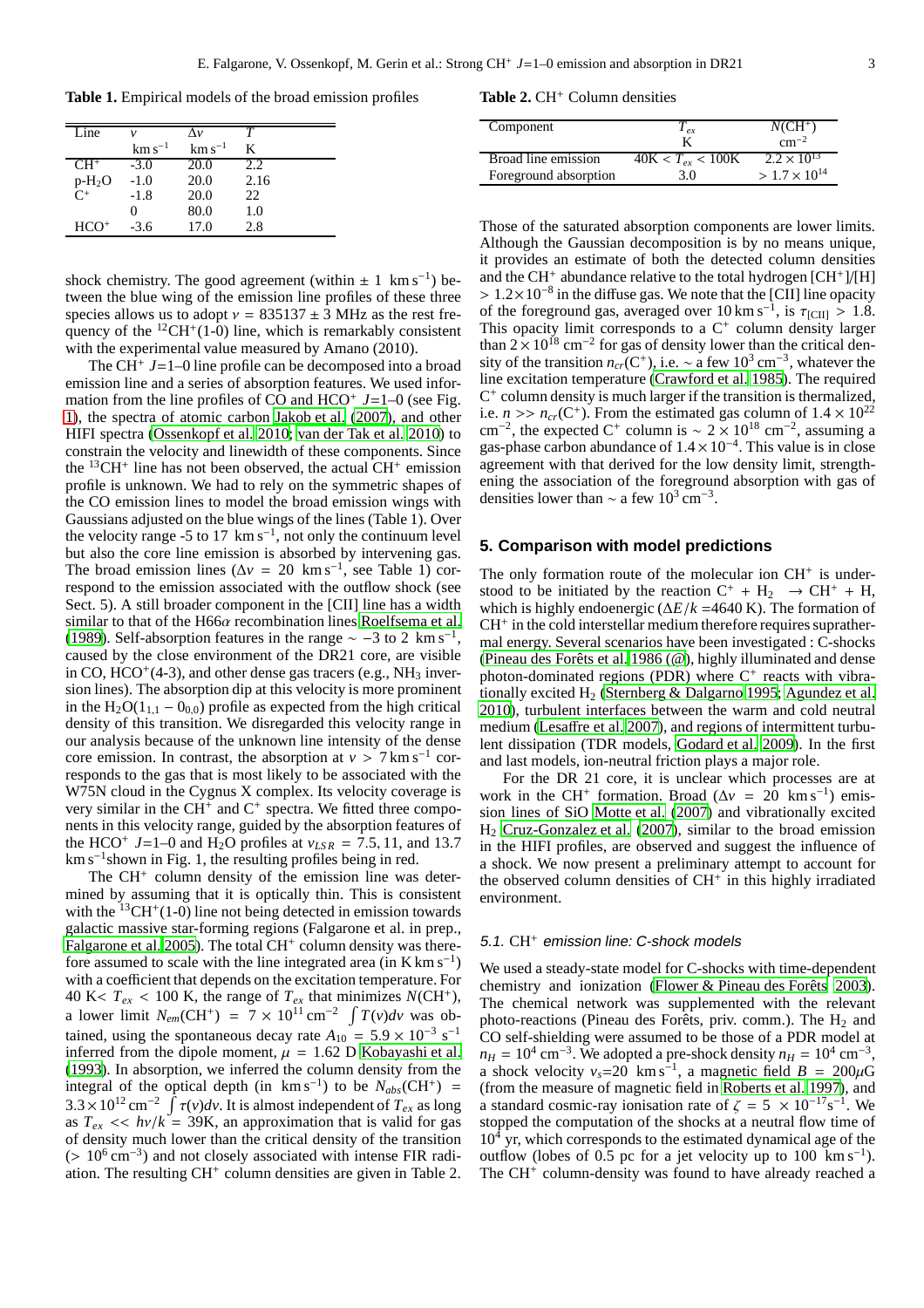

<span id="page-5-32"></span>Fig. 3.  $CH^+$  (blue) and  $H_2O$  (red) column densities integrated through the C-shock model (see text) for a broad range of UVfield irradiations  $\chi$ . The shielding of the shocked material is  $A_v$  = 1. We note the opposite behaviours of CH<sup>+</sup> and H<sub>2</sub>O with  $\chi$ .

plateau at this stage in the shock, so the CH<sup>+</sup> results are insensitive to that choice of age.

Although the incident radiation field is estimated to be  $\chi =$ 10<sup>5</sup> in ISRF units [Ossenkopf et al. \(2010\)](#page-5-23) for the material closest to the HII region, we keep this value as a free parameter. Figure [3](#page-5-32) displays the total column densities of  $CH<sup>+</sup>$  and  $H<sub>2</sub>O$  as a function of the adopted external radiation field. Its effect turns out to be quite interesting: a strong radiation field ( $\chi > 10^3$ ) is needed to account for the large observed CH<sup>+</sup> column density. It is the enhanced photo-dissociation of  $CH_2^+$  and  $CH_3^+$ , both products of the rapid hydrogenation of  $CH^+$  in the shock, that increases the abundance of CH<sup>+</sup> as  $\chi$  increases. The shock model also predicts that both  $CH^+$  and  $H_2O$  are rather well distributed across the various velocity slices of the shock. This supports the assumption that the CH<sup>+</sup> and  $H_2O$  blue line wings are similar, underlying the CH<sup>+</sup> line frequency determination.

#### 5.2. CH<sup>+</sup> absorption lines: turbulent dissipation models

The large CH<sup>+</sup> column density observed in the foreground component corresponds to a *los* average of the CH<sup>+</sup> abundance,  $\text{[CH}^+]/\text{[H]}_{\text{ave}}$  > 1.2 × 10<sup>-8</sup>, for  $\tilde{N}(\text{H})$  = 1.4 × 10<sup>22</sup> cm<sup>-2</sup> (see Sect. 2). It can be reproduced in the framework of TDR models. At any time, a very large number of tiny regions (*l* ∼ 100 AU), altogether filling a small fraction of the entire *los*, are developing a transient warm chemistry triggered by dissipation bursts where local CH<sup>+</sup> abundances reach 10<sup>-6</sup> [\(Godard et al. 2009\)](#page-5-1). The filling factor of the ensemble of these tiny structures is set by the energy transfer rate in the turbulent cascade,  $\epsilon = \rho v_l^3/l$ , identified with the turbulent dissipa- $\mu$  rate. The resulting average abundance is found to scale as  $[\text{CH}^+]/[\text{H}]_{\text{ave}} = 6.4 \times 10^{-9} (\epsilon/\epsilon_0) (n_{\text{H}}/50 \text{ cm}^{-3})^{-2.6}$  for an ambient radiation field  $\chi = 3$  in ISRF units, where  $n_H$  is the density of the gas in which the bursts occur and  $\epsilon$  is a non-local quantity of galactic average  $\epsilon_0 = 2 \times 10^{-25}$  erg cm<sup>-3</sup>s<sup>-1</sup> (see [Godard et al.](#page-5-1) [2009](#page-5-1)). Fluctuations by two orders of magnitude are observed in the ISM about that galactic average, the highest values being reached in active star-forming regions, such as Cygnus X. We thus expect  $\epsilon$  to be up to 100 times higher than average in Cygnus X, so that the observed CH<sup>+</sup> abundance can be produced by intermittent dissipation of turbulence occurring in gas of density up to  $\sim 250 \text{ cm}^{-3}$ . The total number of tiny structures along that 1.7 kpc *los* is found to scale as ~ 3.5 × 10<sup>3</sup>( $\epsilon/\epsilon_0$ )( $n_H$ /50 cm<sup>-3</sup>)<sup>-2</sup>.

### **6. Conclusion**

We have detected the line profile of  $CH<sup>+</sup>(1-0)$  towards the DR 21 massive star-forming region with the HIFI instrument, obtaining several major results. The line is a combination of broad emission and almost saturated broad absorption, which have comparable integrated areas. The rest-frame frequency of the CH<sup>+</sup>J=1–0 line is inferred to be  $v = 835137 \pm 3$  MHz. For the gas seen in emission, the CH<sup>+</sup> column density, of about  $10^{13}$ cm<sup>−</sup><sup>2</sup> , compares well to predictions of C-shock models propagating in dense, highly illuminated gas. Additional chemical modelling (and radiative transfer calculations) are needed to confirm the C-shock framework and exploit the other line signatures. The large CH<sup>+</sup> column density in the foreground gas,  $N(\text{CH}^+) \sim 10^{14}$ cm<sup>−</sup><sup>2</sup> , can be explained by the turbulent dissipation models in diffuse gas and confirms the large opacity of that line in the diffuse molecular gas,

*Acknowledgements.* HIFI has been designed and built by a consortium of institutes and university departments from across Europe, Canada and the United States (NASA) under the leadership of SRON, Netherlands Institute for Space Research, Groningen, The Netherlands, and with major contributions from Germany, France and the US. Consortium members are : Canada: CSA, U. Waterloo; France : CESR, LAB, LERMA, IRAM; Germany : KOSMA, MPIfR, MPS; Ireland : NUI Maynooth; Italy : ASI, IFSI-INAF, Osservatorio Astrofisico di Arcetri-INAF; Netherlands : SRON, TUD; Poland : CAMK, CBK; Spain : Observatorio Astronòmico Nacional (IGN), Centro de Astrobiologia; Sweden : Chalmers University of Technology - MC2, RSS & GARD, Onsala Space Observatory, Swedish National Space Board, Stockholm University - Stockholm Observatory; Switzerland : ETH Zurich, FHNW; USA : CalTech, JPL, NHSC. MG and EF acknowledge the support from the Centre National de Recherche Spatiale (CNES). Part of this work was supported by the German *DeutscheForschungsgemeinschaft, DFG* project # Os177/1-1. We thank G. Pineau des Forêts for providing us with his version of the code for C-shock models.

#### **References**

<span id="page-5-31"></span><span id="page-5-29"></span><span id="page-5-26"></span><span id="page-5-25"></span><span id="page-5-22"></span><span id="page-5-15"></span><span id="page-5-12"></span><span id="page-5-11"></span><span id="page-5-8"></span><span id="page-5-6"></span><span id="page-5-5"></span><span id="page-5-3"></span><span id="page-5-2"></span><span id="page-5-1"></span><span id="page-5-0"></span>Agundez M., Goicoechea J.R., Cernicharo J. et al. 2010 ApJ 713, 662 Amano, T. 2010 ApJ accepted Cernicharo J. et al. 1997 ApJL 483 L65 Crawford, M.K., Genzel, R., Townes C.H. et al. 1985 ApJ 291, 755 Cruz-Gonzalez I., Salas L., Hiriart D. 2007 Rev Mex. A. & A. 43, 337 Cyganowski C.J., Reid M.J., Fish V.L. & Ho P.T.P. 2003, ApJ 596, 344. Davis C.J., Kumar M.S.N., Sandel G. et al. 2007 MNRAS 374 29 Douglas, A.E., Herzberg,G, 1941 ApJ 94 381. Falgarone E., Phillips T.G., Pearson J.C., 2005, ApJ 634, L149. Flower D. R., Pineau des Forêts G., 1998, MNRAS, 297, 1182 Flower D. R., Pineau des Forêts G., 2003, MNRAS, 343, 390 Garden R.P., Carlstrom J.E., 1992, ApJ 392, 602. Godard B., Falgarone E., Pineau des Forêts G. 2009 A&A 495 847 de Graauw T. et al. 2010, this volume Hobbs, L.M., et al. 2004 ApJ 615, 947 Jakob H., Kramer C., Simon R., et al. 2007, A&A 461, 999. Kirby L., 2009, ApJ 694, 1056. Kobayashi R., Koch H. & Meyer D.N. 1993 Chem. Phys. Lett. 211 94 Lesaffre P., Gerin M., Hennebelle P., 2007, A&A, 469, 949 Marshall D.J., Robin A.C., Reylé C., et al. 2006 A&A 453, 635 Motte, F., Bontemps, S., Schilke, P. et al. 2007 A&A 476, 1243 Nadeau D., Béland S., 1988, AJ 95, 136. Oliveira C.M., Dupuis J., Chayer P., Moos H.W., 2005, ApJ 625, 232. Ossenkopf, V., Röllig, M., Simon, R., Schneider, N. et al. 2010, this volume Pearson J.C. & Drouin B.J. 2006 ApJ 647, L83 Pilbratt G. et al. 2010, this volume Pineau des Forêts G. et al., 1986, MNRAS, 220, 801 Poglitsch A., Herrmann F., Genzel R., et al., 1996, ApJ 462, L43. Roberts D.A., Dickel H.R., Goss W.M., 1997, ApJ 476, 209. Roelfsema P.R., Goss W.M., Geballe T.R., 1989, A&A 222, 247. Russell, A. P. G., Bally, J., Padman, R., Hills, R. E., 1992, ApJ 387, 219. Schneider N., Csengeri T., Bontemps S. et al., 2010, arXiv1003.4198 Sternberg A., Dalgarno A., 1995, ApJS, 99, 565 van der Tak, F.F.S., Marseille M.G., Herpin F. et al. 2010 this volume Wilson T.L., et al., 1995, ApJ 452, 693.

<span id="page-5-30"></span><span id="page-5-28"></span><span id="page-5-27"></span><span id="page-5-24"></span><span id="page-5-23"></span><span id="page-5-21"></span><span id="page-5-20"></span><span id="page-5-19"></span><span id="page-5-18"></span><span id="page-5-17"></span><span id="page-5-16"></span><span id="page-5-14"></span><span id="page-5-13"></span><span id="page-5-10"></span><span id="page-5-9"></span><span id="page-5-7"></span><span id="page-5-4"></span><sup>1</sup> LERMA, CNRS, Observatoire de Paris & Ecole Normale Supérieure, 24 rue Lhomond, 75005 Paris, France